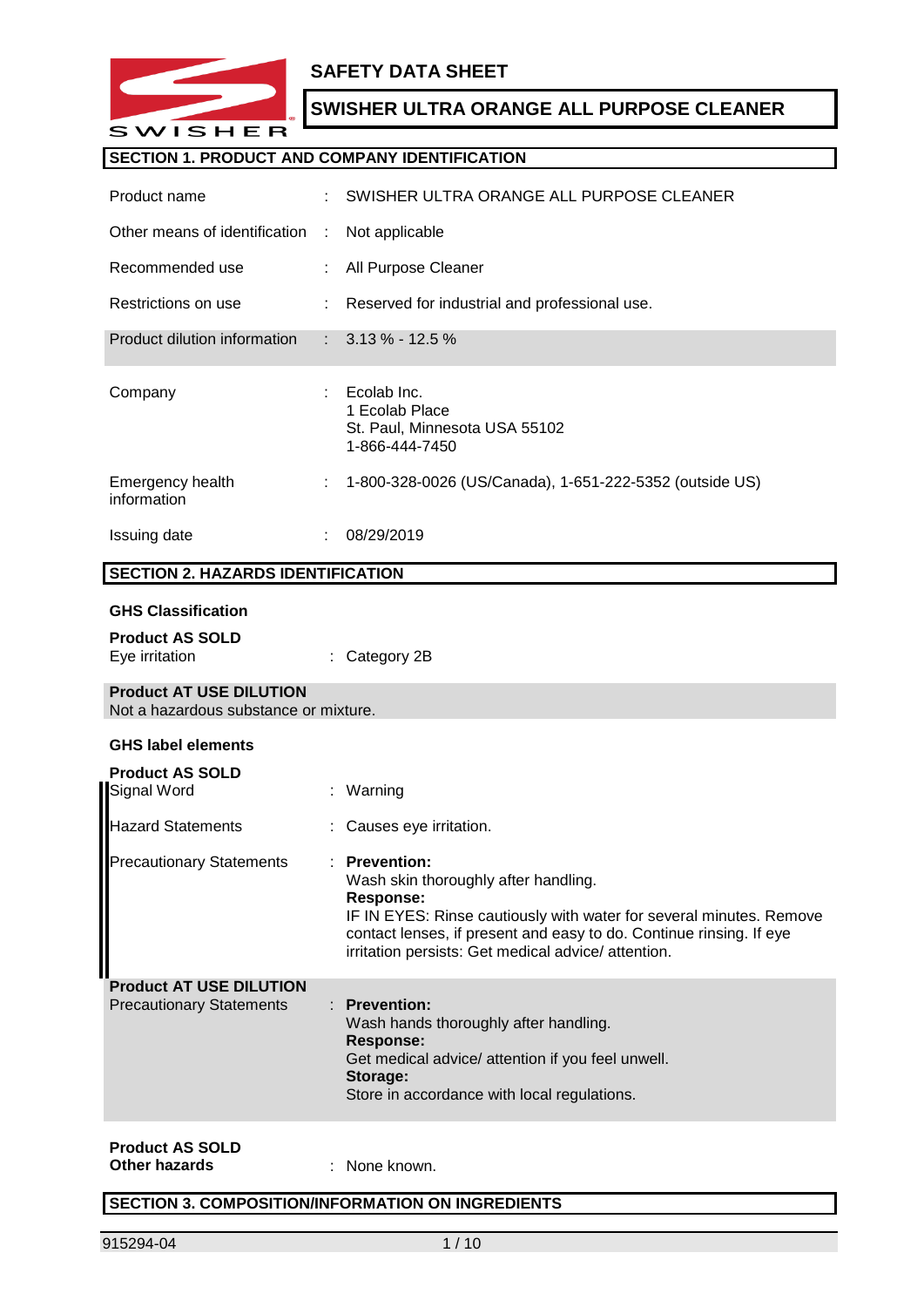| <b>Product AS SOLD</b> |
|------------------------|
|------------------------|

| <b>Chemical name</b>                           | CAS-No.    | Concentration (%) |
|------------------------------------------------|------------|-------------------|
| Dodecylbenzenesulfonic acid, sodium salt       | 25155-30-0 | $5 - 10$          |
| dodecylbenzenesulphonic acid, compound with    | 27323-41-7 | $1 - 5$           |
| 2,2',2"-nitrilotriethanol (1:1)                |            |                   |
| Sodium poly(oxyethylene) dodecyl ether sulfate | 68585-34-2 | $1 - 5$           |

### **Product AT USE DILUTION**

No hazardous ingredients

#### **SECTION 4. FIRST AID MEASURES**

#### **Product AS SOLD**

| In case of eye contact                                            | : Rinse with plenty of water.                                                     |
|-------------------------------------------------------------------|-----------------------------------------------------------------------------------|
| In case of skin contact                                           | : Rinse with plenty of water.                                                     |
| If swallowed                                                      | : Rinse mouth. Get medical attention if symptoms occur.                           |
| If inhaled                                                        | : Get medical attention if symptoms occur.                                        |
| Protection of first-aiders                                        | : No special precautions are necessary for first aid responders.                  |
| Notes to physician                                                | : Treat symptomatically.                                                          |
| Most important symptoms<br>and effects, both acute and<br>delayed | : See Section 11 for more detailed information on health effects and<br>symptoms. |
| <b>Product AT USE DILUTION</b>                                    |                                                                                   |
| In case of eye contact                                            | $:$ Rinse with plenty of water.                                                   |
| In case of skin contact                                           | : Rinse with plenty of water.                                                     |
| If swallowed                                                      | : Rinse mouth. Get medical attention if symptoms occur.                           |
| If inhaled                                                        | : Get medical attention if symptoms occur.                                        |

#### **SECTION 5. FIRE-FIGHTING MEASURES**

| <b>Product AS SOLD</b><br>Suitable extinguishing media | : Use extinguishing measures that are appropriate to local<br>circumstances and the surrounding environment. |
|--------------------------------------------------------|--------------------------------------------------------------------------------------------------------------|
| Unsuitable extinguishing<br>media                      | : None known.                                                                                                |
| Specific hazards during fire<br>fighting               | : Not flammable or combustible.                                                                              |
| Hazardous combustion<br>products                       | : Decomposition products may include the following materials:<br>Carbon oxides                               |
| Special protective equipment                           | : Use personal protective equipment.                                                                         |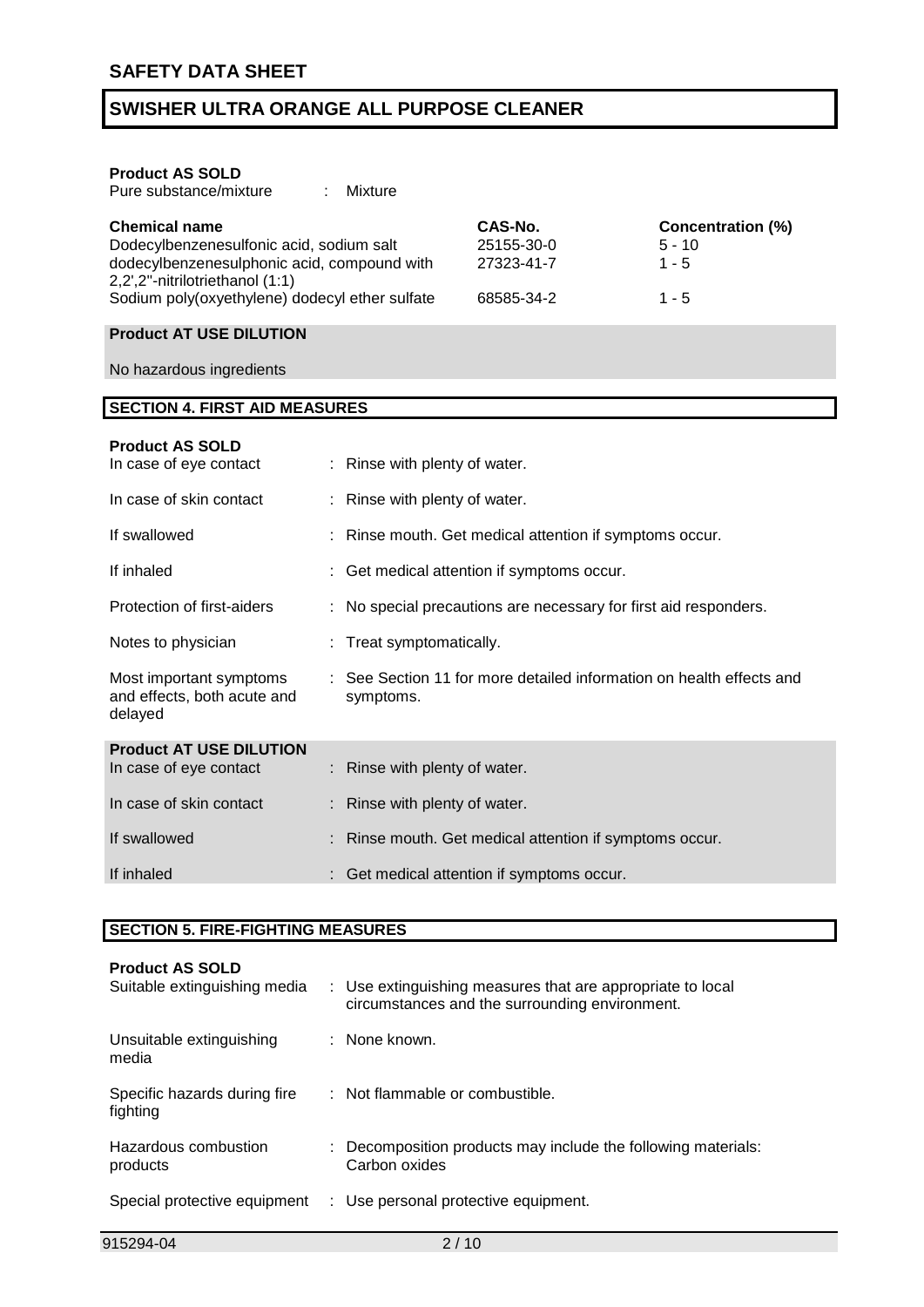#### for fire-fighters

| Specific extinguishing | : Fire residues and contaminated fire extinguishing water must be      |
|------------------------|------------------------------------------------------------------------|
| methods                | disposed of in accordance with local regulations. In the event of fire |
|                        | and/or explosion do not breathe fumes.                                 |

#### **SECTION 6. ACCIDENTAL RELEASE MEASURES**

| <b>Product AS SOLD</b><br>Personal precautions,<br>protective equipment and<br>emergency procedures         | : Refer to protective measures listed in sections 7 and 8.                                                                                                                                                                                                                                                                                                                                    |
|-------------------------------------------------------------------------------------------------------------|-----------------------------------------------------------------------------------------------------------------------------------------------------------------------------------------------------------------------------------------------------------------------------------------------------------------------------------------------------------------------------------------------|
| Environmental precautions                                                                                   | : Do not allow contact with soil, surface or ground water.                                                                                                                                                                                                                                                                                                                                    |
| Methods and materials for<br>containment and cleaning up                                                    | Stop leak if safe to do so. Contain spillage, and then collect with non-<br>combustible absorbent material, (e.g. sand, earth, diatomaceous<br>earth, vermiculite) and place in container for disposal according to<br>local / national regulations (see section 13). For large spills, dike<br>spilled material or otherwise contain material to ensure runoff does not<br>reach a waterway. |
| <b>Product AT USE DILUTION</b><br>Personal precautions,<br>protective equipment and<br>emergency procedures | : Refer to protective measures listed in sections 7 and 8.                                                                                                                                                                                                                                                                                                                                    |
| Environmental precautions                                                                                   | No special environmental precautions required.                                                                                                                                                                                                                                                                                                                                                |
| Methods and materials for<br>containment and cleaning up                                                    | Stop leak if safe to do so. Contain spillage, and then collect with non-<br>combustible absorbent material, (e.g. sand, earth, diatomaceous<br>earth, vermiculite) and place in container for disposal according to<br>local / national regulations (see section 13). For large spills, dike<br>spilled material or otherwise contain material to ensure runoff does not<br>reach a waterway. |

#### **SECTION 7. HANDLING AND STORAGE**

#### **Product AS SOLD**

| Advice on safe handling        | : Wash hands thoroughly after handling. In case of mechanical<br>malfunction, or if in contact with unknown dilution of product, wear full<br>Personal Protective Equipment (PPE).                             |
|--------------------------------|----------------------------------------------------------------------------------------------------------------------------------------------------------------------------------------------------------------|
| Conditions for safe storage    | : Keep out of reach of children. Store in suitable labeled containers.                                                                                                                                         |
| Storage temperature            | : $0^{\circ}$ C to 50 $^{\circ}$ C                                                                                                                                                                             |
| <b>Product AT USE DILUTION</b> |                                                                                                                                                                                                                |
| Advice on safe handling        | : Wash hands after handling. In case of mechanical malfunction, or if in<br>contact with unknown dilution of product, wear full Personal Protective<br>Equipment (PPE). For personal protection see section 8. |
| Conditions for safe storage    | : Keep out of reach of children. Store in suitable labeled containers.                                                                                                                                         |
|                                |                                                                                                                                                                                                                |

#### **SECTION 8. EXPOSURE CONTROLS/PERSONAL PROTECTION**

#### **Product AS SOLD Ingredients with workplace control parameters**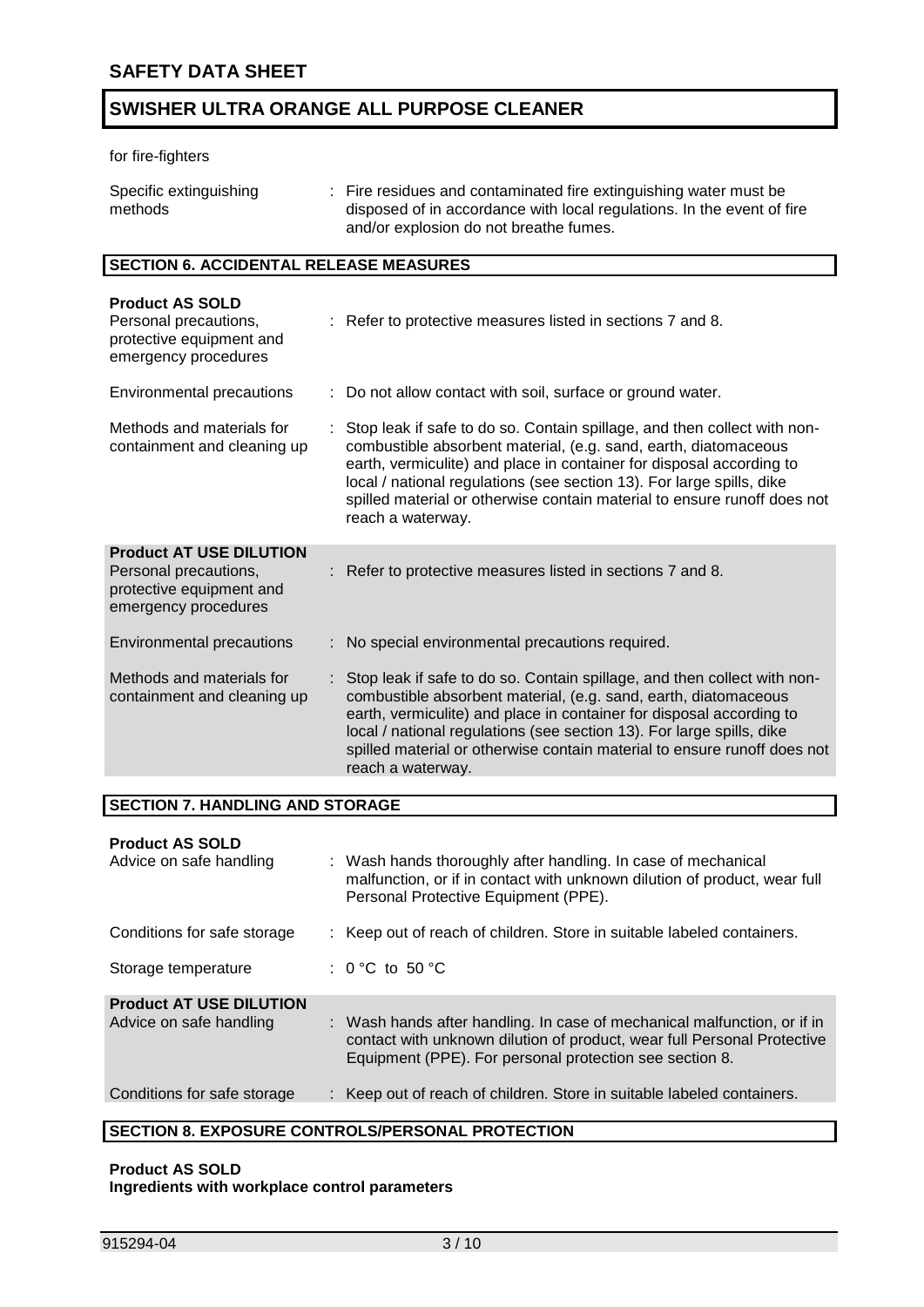Contains no substances with occupational exposure limit values.

| <b>Engineering measures</b>                            | Good general ventilation should be sufficient to control worker<br>exposure to airborne contaminants. |  |
|--------------------------------------------------------|-------------------------------------------------------------------------------------------------------|--|
| Personal protective equipment                          |                                                                                                       |  |
| Eye protection                                         | : No special protective equipment required.                                                           |  |
| Hand protection                                        | : No special protective equipment required.                                                           |  |
| Skin protection                                        | : No special protective equipment required.                                                           |  |
| Respiratory protection                                 | : No personal respiratory protective equipment normally required.                                     |  |
| Hygiene measures                                       | : Handle in accordance with good industrial hygiene and safety<br>practice.                           |  |
| <b>Product AT USE DILUTION</b><br>Engineering measures | Good general ventilation should be sufficient to control worker<br>exposure to airborne contaminants. |  |
| Personal protective equipment                          |                                                                                                       |  |
| Eye protection                                         | No special protective equipment required.                                                             |  |
| Hand protection                                        | No special protective equipment required.                                                             |  |
| Skin protection                                        | No special protective equipment required.                                                             |  |
| Respiratory protection                                 | : No personal respiratory protective equipment normally required.                                     |  |

#### **SECTION 9. PHYSICAL AND CHEMICAL PROPERTIES**

| <b>Product AS SOLD</b> |  |  |
|------------------------|--|--|
|                        |  |  |

|                                            | <b>Product AS SOLD</b> | <b>Product AT USE DILUTION</b> |
|--------------------------------------------|------------------------|--------------------------------|
| Appearance                                 | $:$ liquid             | liquid                         |
| Color                                      | : clear, dark orange   | light orange                   |
| Odor                                       | : citrus               | citrus                         |
| pH                                         | $: 7.2 - 9.0, (100\%)$ | $7.0 - 8.3$                    |
| Flash point                                | : Not applicable       |                                |
| <b>Odor Threshold</b>                      | : No data available    |                                |
| Melting point/freezing point               | : No data available    |                                |
| Initial boiling point and<br>boiling range | : No data available    |                                |
| Evaporation rate                           | : No data available    |                                |
| Flammability (solid, gas)                  | : No data available    |                                |
| Upper explosion limit                      | : No data available    |                                |
| Lower explosion limit                      | : No data available    |                                |
| Vapor pressure                             | : No data available    |                                |
| Relative vapor density                     | : No data available    |                                |
| Relative density                           | $: 1.006 - 1.036$      |                                |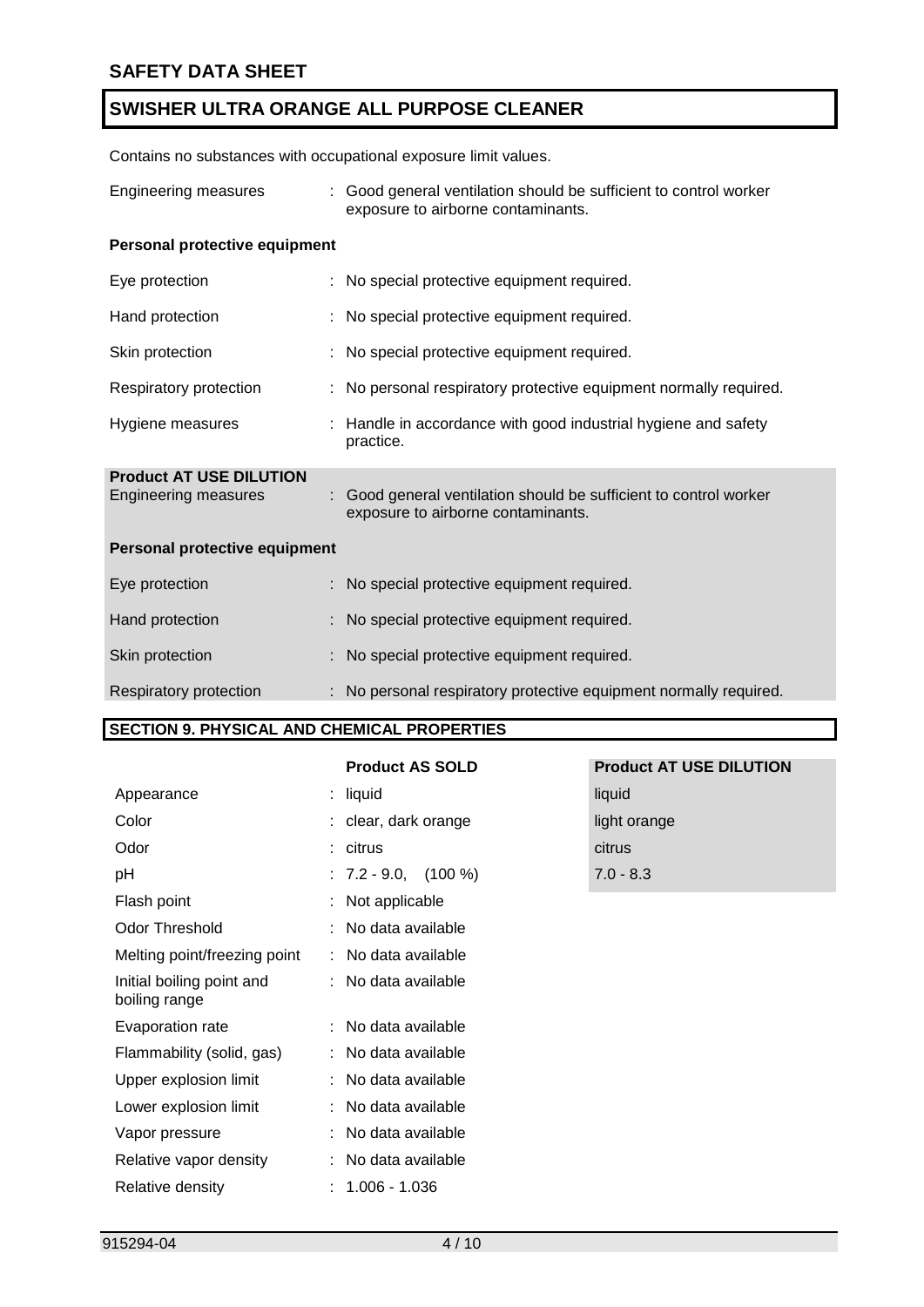| Water solubility                           | No data available |
|--------------------------------------------|-------------------|
| Solubility in other solvents               | No data available |
| Partition coefficient: n-<br>octanol/water | No data available |
| Autoignition temperature                   | No data available |
| Thermal decomposition                      | No data available |
| Viscosity, kinematic                       | No data available |
| Explosive properties                       | No data available |
| Oxidizing properties                       | No data available |
| Molecular weight                           | No data available |
| VOC.                                       | No data available |

#### **SECTION 10. STABILITY AND REACTIVITY**

| <b>Product AS SOLD</b><br>Reactivity  | : No dangerous reaction known under conditions of normal use.                                   |
|---------------------------------------|-------------------------------------------------------------------------------------------------|
| Chemical stability                    | : Stable under normal conditions.                                                               |
| Possibility of hazardous<br>reactions | : No dangerous reaction known under conditions of normal use.                                   |
| Conditions to avoid                   | $:$ None known.                                                                                 |
| Incompatible materials                | : None known.                                                                                   |
| Hazardous decomposition<br>products   | : In case of fire hazardous decomposition products may be produced<br>such as:<br>Carbon oxides |

### **SECTION 11. TOXICOLOGICAL INFORMATION**

Information on likely routes of : Inhalation, Eye contact, Skin contact exposure

#### **Potential Health Effects**

| <b>Product AS SOLD</b>         |                                                               |
|--------------------------------|---------------------------------------------------------------|
| Eyes                           | : Causes eye irritation.                                      |
| <b>Skin</b>                    | : Health injuries are not known or expected under normal use. |
| Ingestion                      | : Health injuries are not known or expected under normal use. |
| Inhalation                     | : Health injuries are not known or expected under normal use. |
| <b>Chronic Exposure</b>        | : Health injuries are not known or expected under normal use. |
| <b>Product AT USE DILUTION</b> |                                                               |
| Eyes                           | : Health injuries are not known or expected under normal use. |
| <b>Skin</b>                    | : Health injuries are not known or expected under normal use. |
| Ingestion                      | : Health injuries are not known or expected under normal use. |
|                                |                                                               |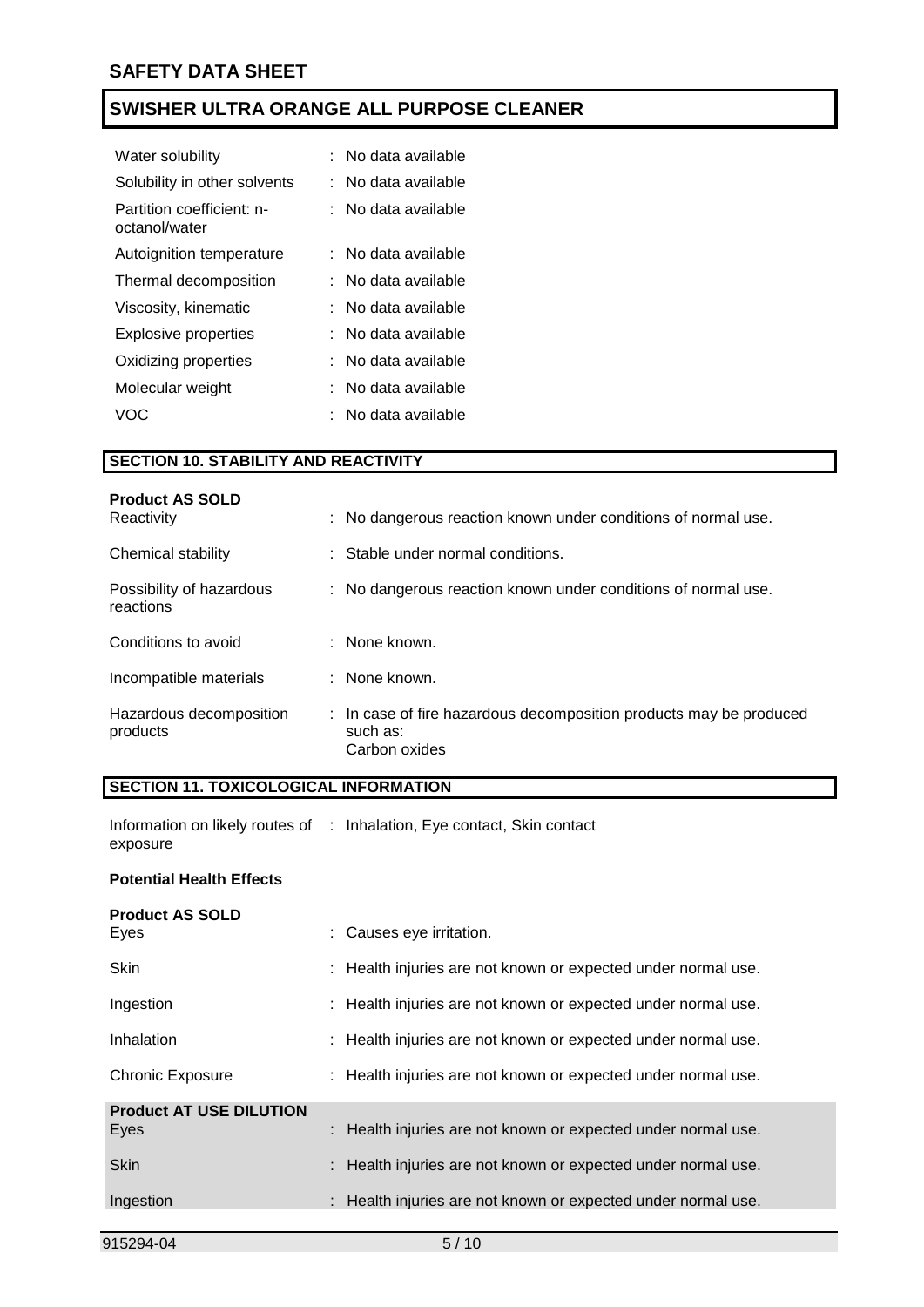| Inhalation                                                      |    | Health injuries are not known or expected under normal use. |  |  |
|-----------------------------------------------------------------|----|-------------------------------------------------------------|--|--|
| <b>Chronic Exposure</b>                                         |    | Health injuries are not known or expected under normal use. |  |  |
| <b>Experience with human exposure</b>                           |    |                                                             |  |  |
| <b>Product AS SOLD</b><br>Eye contact                           |    | Redness, Irritation                                         |  |  |
| Skin contact                                                    |    | No symptoms known or expected.                              |  |  |
| Ingestion                                                       |    | No symptoms known or expected.                              |  |  |
| Inhalation                                                      |    | No symptoms known or expected.                              |  |  |
| <b>Product AT USE DILUTION</b><br>Eye contact                   |    | No symptoms known or expected.                              |  |  |
| Skin contact                                                    |    | No symptoms known or expected.                              |  |  |
| Ingestion                                                       |    | No symptoms known or expected.                              |  |  |
| Inhalation                                                      |    | No symptoms known or expected.                              |  |  |
| <b>Toxicity</b>                                                 |    |                                                             |  |  |
| <b>Product AS SOLD</b><br><b>Product</b><br>Acute oral toxicity |    | Acute toxicity estimate : $> 5,000$ mg/kg                   |  |  |
| Acute inhalation toxicity                                       |    | : No data available                                         |  |  |
| Acute dermal toxicity                                           |    | : Acute toxicity estimate : $> 5,000$ mg/kg                 |  |  |
| Skin corrosion/irritation                                       |    | : No data available                                         |  |  |
| Serious eye damage/eye<br>irritation                            | ÷. | Mild eye irritation                                         |  |  |
| Respiratory or skin<br>sensitization                            |    | No data available                                           |  |  |
| Carcinogenicity                                                 |    | No data available                                           |  |  |
| Reproductive effects                                            |    | No data available                                           |  |  |
| Germ cell mutagenicity                                          |    | No data available                                           |  |  |
| Teratogenicity                                                  |    | No data available                                           |  |  |
| STOT-single exposure                                            |    | No data available                                           |  |  |
| STOT-repeated exposure                                          |    | No data available                                           |  |  |
| Aspiration toxicity                                             |    | No data available                                           |  |  |
| <b>SECTION 12. ECOLOGICAL INFORMATION</b>                       |    |                                                             |  |  |
| <b>Product AS SOLD</b>                                          |    |                                                             |  |  |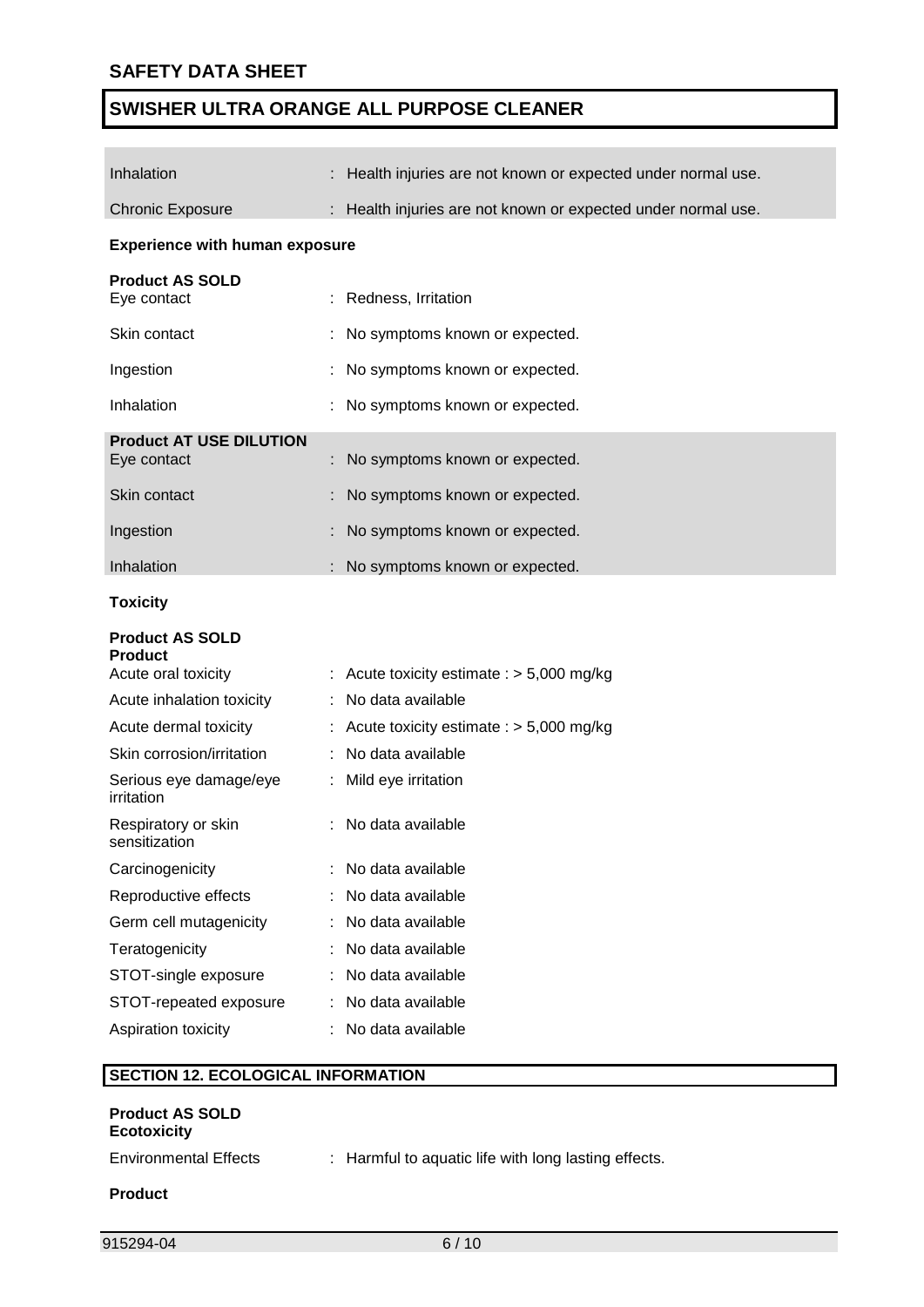| Toxicity to fish                                                           | $:$ No data available                                                                                 |  |  |
|----------------------------------------------------------------------------|-------------------------------------------------------------------------------------------------------|--|--|
| Toxicity to daphnia and other : No data available<br>aquatic invertebrates |                                                                                                       |  |  |
| Toxicity to algae                                                          | $:$ No data available                                                                                 |  |  |
| <b>Components</b>                                                          |                                                                                                       |  |  |
| Toxicity to fish                                                           | : Dodecylbenzenesulfonic acid, sodium salt<br>96 h LC50 Fish: 3.2 mg/l                                |  |  |
|                                                                            | dodecylbenzenesulphonic acid, compound with 2,2',2"-nitrilotriethanol<br>(1:1)<br>96 h LC50: 2.5 mg/l |  |  |
|                                                                            | Sodium poly(oxyethylene) dodecyl ether sulfate<br>96 h LC50 Fish: 28 mg/l                             |  |  |
| <b>Persistence and degradability</b>                                       |                                                                                                       |  |  |

#### **Persistence and degradability**

#### **Product AS SOLD** Biodegradable

#### **Product AT USE DILUTION** Biodegradable

#### **Bioaccumulative potential**

No data available

#### **Mobility in soil**

No data available

#### **Other adverse effects**

No data available

#### **SECTION 13. DISPOSAL CONSIDERATIONS**

|                                      | <b>Product AS SOLD</b> |  |
|--------------------------------------|------------------------|--|
| <b>Domestic Property Controllers</b> |                        |  |

| Disposal methods                         | : Do not contaminate ponds, waterways or ditches with chemical or<br>used container. Where possible recycling is preferred to disposal or<br>incineration. If recycling is not practicable, dispose of in compliance<br>with local regulations. Dispose of wastes in an approved waste<br>disposal facility. |
|------------------------------------------|--------------------------------------------------------------------------------------------------------------------------------------------------------------------------------------------------------------------------------------------------------------------------------------------------------------|
| Disposal considerations                  | Dispose of as unused product. Empty containers should be taken to<br>an approved waste handling site for recycling or disposal. Do not re-<br>use empty containers. Dispose of in accordance with local, state, and<br>federal regulations.                                                                  |
| <b>Product AT USE DILUTION</b>           |                                                                                                                                                                                                                                                                                                              |
| Disposal methods                         | : Diluted product can be flushed to sanitary sewer.                                                                                                                                                                                                                                                          |
| Disposal considerations                  | : Dispose of in accordance with local, state, and federal regulations.                                                                                                                                                                                                                                       |
|                                          |                                                                                                                                                                                                                                                                                                              |
| <b>CECTION 44 TO ANCOODT INFORMATION</b> |                                                                                                                                                                                                                                                                                                              |

#### **SECTION 14. TRANSPORT INFORMATION**

#### **Product AS SOLD**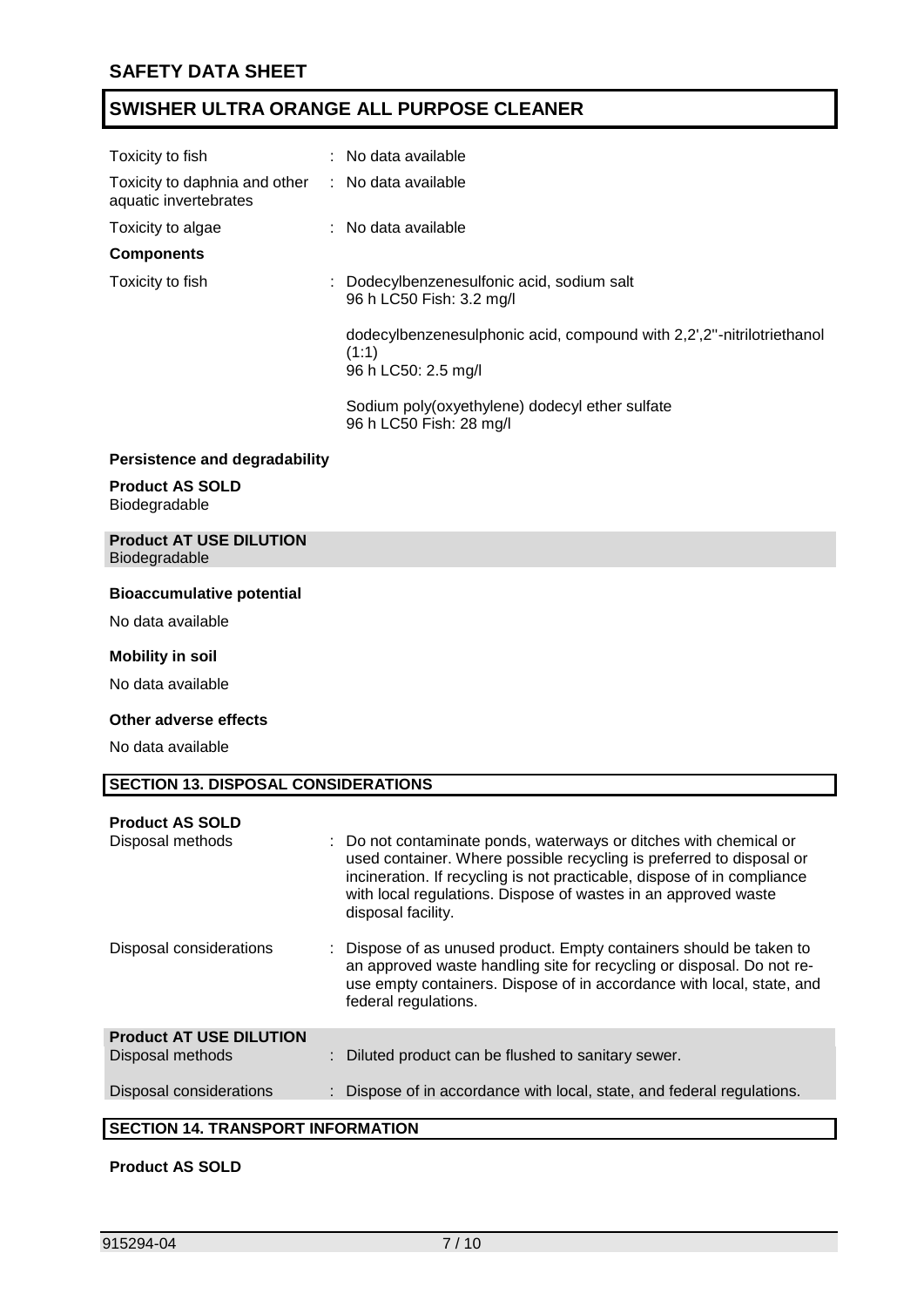The shipper/consignor/sender is responsible to ensure that the packaging, labeling, and markings are in compliance with the selected mode of transport.

#### **Land transport (DOT)**

Not dangerous goods

#### **Sea transport (IMDG/IMO)**

Not dangerous goods

#### **SECTION 15. REGULATORY INFORMATION**

#### **Product AS SOLD**

#### **EPCRA - Emergency Planning and Community Right-to-Know**

#### **CERCLA Reportable Quantity**

| Components                                  | CAS-No.    |      | Component RQ (lbs)   Calculated product RQ<br>(lbs) |
|---------------------------------------------|------------|------|-----------------------------------------------------|
| Dodecylbenzenesulfonic acid,<br>sodium salt | 25155-30-0 | 1000 | 16970                                               |

#### **SARA 304 Extremely Hazardous Substances Reportable Quantity**

This material does not contain any components with a section 304 EHS RQ.

| SARA 311/312 Hazards | : Serious eye damage or eye irritation                                                                                                                                                    |
|----------------------|-------------------------------------------------------------------------------------------------------------------------------------------------------------------------------------------|
| <b>SARA 302</b>      | : This material does not contain any components with a section 302<br>EHS TPQ.                                                                                                            |
| <b>SARA 313</b>      | : This material does not contain any chemical components with known<br>CAS numbers that exceed the threshold (De Minimis) reporting levels<br>established by SARA Title III, Section 313. |

#### **California Prop. 65**

This product does not contain any chemicals known to the State of California to cause cancer, birth, or any other reproductive defects.

#### **California Cleaning Product Right to Know Act of 2017 (SB 258)**

This requisition applies to this product

| This regulation applies to this product.                                           |            |                       |                |  |  |  |
|------------------------------------------------------------------------------------|------------|-----------------------|----------------|--|--|--|
| <b>Chemical Name</b>                                                               | CAS-No.    | Function              | List(s)        |  |  |  |
| water                                                                              | 7732-18-5  | <b>Diluent</b>        | Not Applicable |  |  |  |
| Dodecylbenzenesulfonic acid,<br>sodium salt                                        | 25155-30-0 | <b>Cleaning Agent</b> | Not Applicable |  |  |  |
| dodecylbenzenesulphonic acid,<br>compound with 2,2',2"-<br>nitrilotriethanol (1:1) | 27323-41-7 | <b>Cleaning Agent</b> | Not Applicable |  |  |  |
| Sodium poly(oxyethylene)<br>dodecyl ether sulfate                                  | 68585-34-2 | <b>Cleaning Agent</b> | Not Applicable |  |  |  |
| magnesium chloride, hexahydrate                                                    | 7791-18-6  | <b>Cleaning Agent</b> | Not Applicable |  |  |  |
| Benzyl alcohol ethoxylated                                                         | Withheld   | <b>Cleaning Agent</b> | Not Applicable |  |  |  |
| Fragrance                                                                          | Withheld   | <b>Cleaning Agent</b> | <b>FRA</b>     |  |  |  |
| Amine                                                                              | Withheld   | Solvent               | Not Applicable |  |  |  |
| Oxyalkylated alcohol                                                               | Withheld   | <b>Cleaning Agent</b> | Not Applicable |  |  |  |
| Orange dye                                                                         | Withheld   | Dye                   | Not Applicable |  |  |  |
| Isothiazolinones                                                                   | Withheld   | <b>Biocide</b>        | Not Applicable |  |  |  |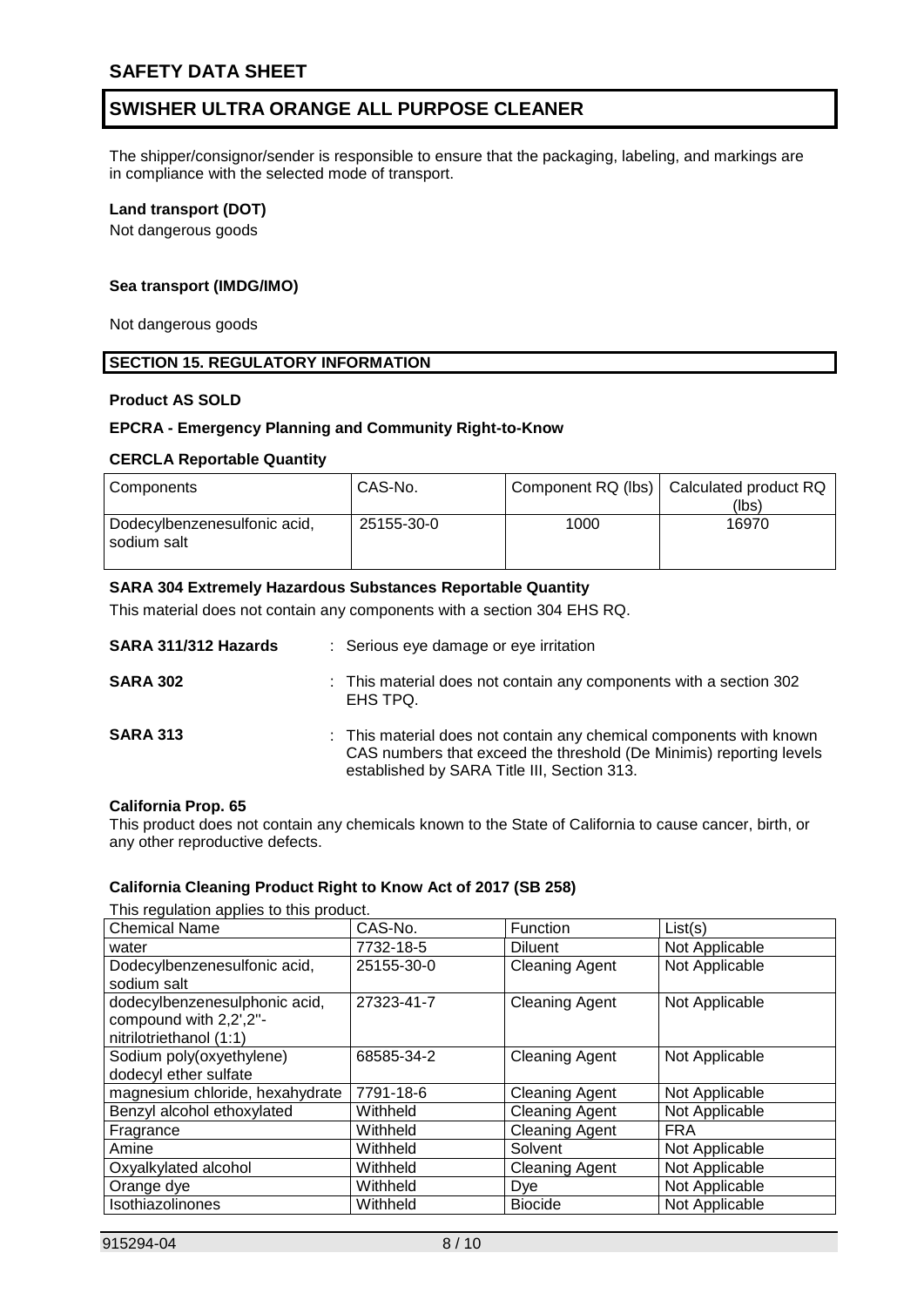\*refer to ecolab.com/sds for electronic links to designated lists

#### **The ingredients of this product are reported in the following inventories:**

**United States TSCA Inventory** : All substances listed as active on the TSCA inventory

**Canadian Domestic Substances List (DSL)** : This product contains one or several components listed in the Canadian NDSL.

**Australia Inventory of Chemical Substances (AICS)** : not determined

**New Zealand. Inventory of Chemical Substances** : not determined

**Japan. ENCS - Existing and New Chemical Substances Inventory** : not determined

**Korea. Korean Existing Chemicals Inventory (KECI)** : not determined

**Philippines Inventory of Chemicals and Chemical Substances (PICCS)** : not determined

**China. Inventory of Existing Chemical Substances in China (IECSC)** : On the inventory, or in compliance with the inventory

### **Taiwan Chemical Substance Inventory (TCSI)** :

not determined

#### **SECTION 16. OTHER INFORMATION**





- $2 =$  Moderate,  $3 =$  High
- $4 =$  Extreme,  $* =$  Chronic

**Product AT USE DILUTION**